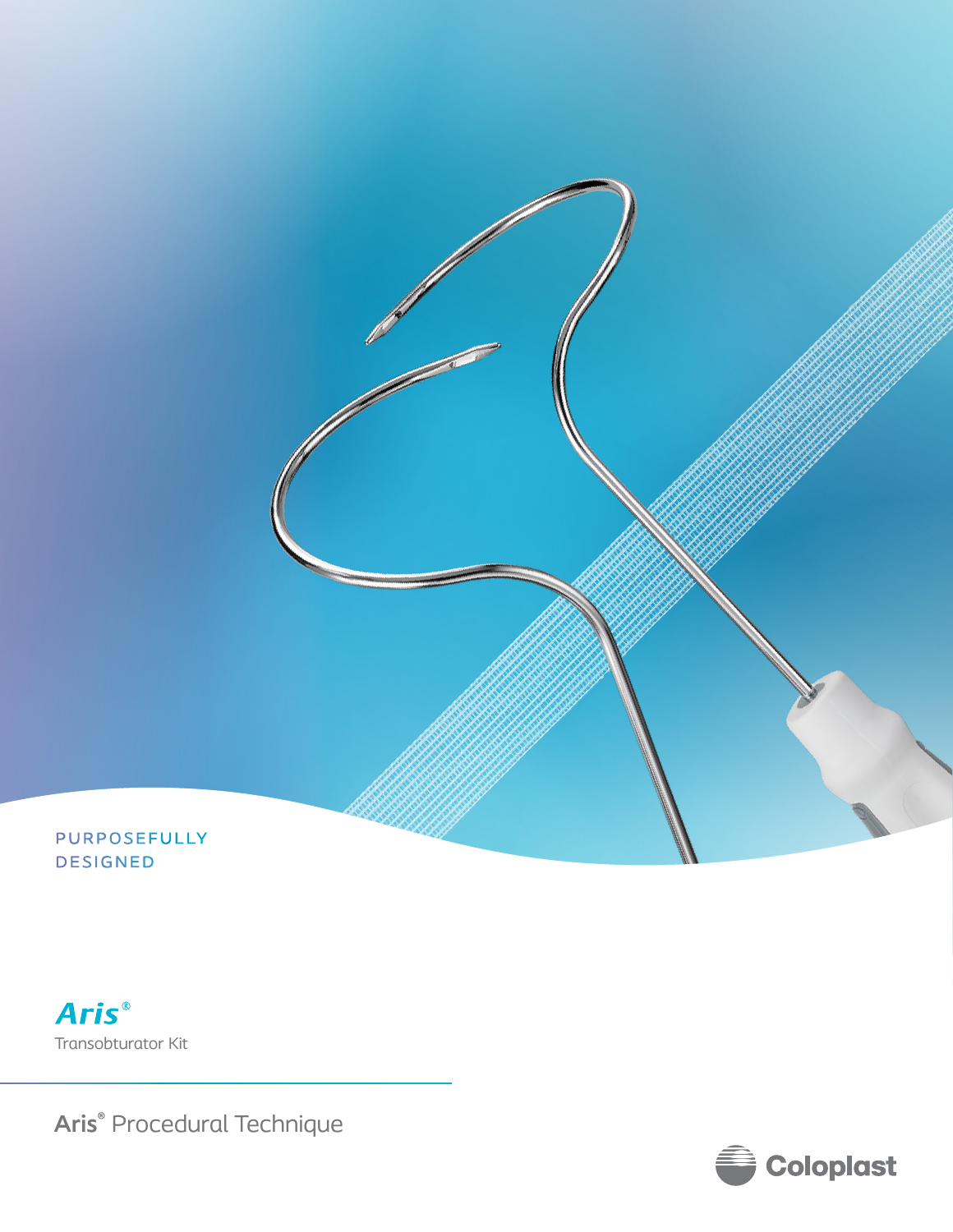## **STEP 1**

**1.** Make a full thickness incision on the anterior vaginal wall at the midurethra.



These illustrations are recommended for the general use of these devices in the treatment of stress urinary incontinence. These illustrations are not intended to replace the instructions in the IFU. Aris® Transobturator Kit should only be used by physicians who have received surgical instruction on pelvic floor reconstruction in general, and specifically with the Aris® mesh. Variations in use may occur due to individual technique and patient anatomy.



**Aris**® **Aris®** Procedural Technique

# **STEP 2**

**2.** Perform sharp and blunt periurethral full thickness dissection anterolateral to the medial border of the descending ischiopubic rami. Width of dissection should be 1.5 cm to allow the sling to lay flat in the dissected plane.



# **STEP 3**

**3.** Manually confirm the introducer insertion point by putting a finger in the vaginal incision and a thumb on the inner surface of the thigh. Press them together to feel the anticipated needle path through the obturator foramen and around the ischiopubic ramus.



## **STEP 6**

**6.** Insert the introducer through the skin incision until it perforates the obturator membrane.

# **STEP 4-5**

**4.** Make a small vertical skin incision

directly above the medial portion of the obturator foramen and adjacent to the lateral border of the ischiopubic ramus. The entry point of the introducer should be on a horizontal line passing through the clitoris and adjacent to the lateral border of the ischiopubic ramus.

**5.** Repeat steps 3-4 on contralateral side.



## **STEP 7**

**7.** Rotate the introducer around the posterior surface of the ischiopubic ramus, perforating the obturator internus muscle, while an index finger is placed in the vaginal incision for guidance and urethral protection. Confirm that the introducer has not pierced the vaginal sulcus.



## **STEP 8-10**

- **8.** Attach Aris sling to the introducer by threading the sling through the eye of the introducer. Pull the sling through the eyelet about 3-4 centimeters. Reverse the introducer through the incision tunnel to place the sling.
- **9.** Repeat steps 6-8 on the contralateral side.
- **10.** Cystoscopy should be performed after the passing of the introducers to confirm bladder integrity or to recognize bladder perforation.



## **STEP 11**

**11.** Vaginal retraction should be removed prior to tensioning. To prevent over-tensioning, the sling should be placed under the urethra tension free, such that a right angle instrument could fit easily between the sling and urethra. Ensure that the sling is lying flat under the urethra and is not folded or curled.



## **STEP 12-13**

**12.** Push the skin down without pulling on the sling, and cut off excess sling at the obturator incisions. Make sure that the ends of the Aris sling are below the level of the skin.

- 
- **13.** Close all incisions according to physician preference.